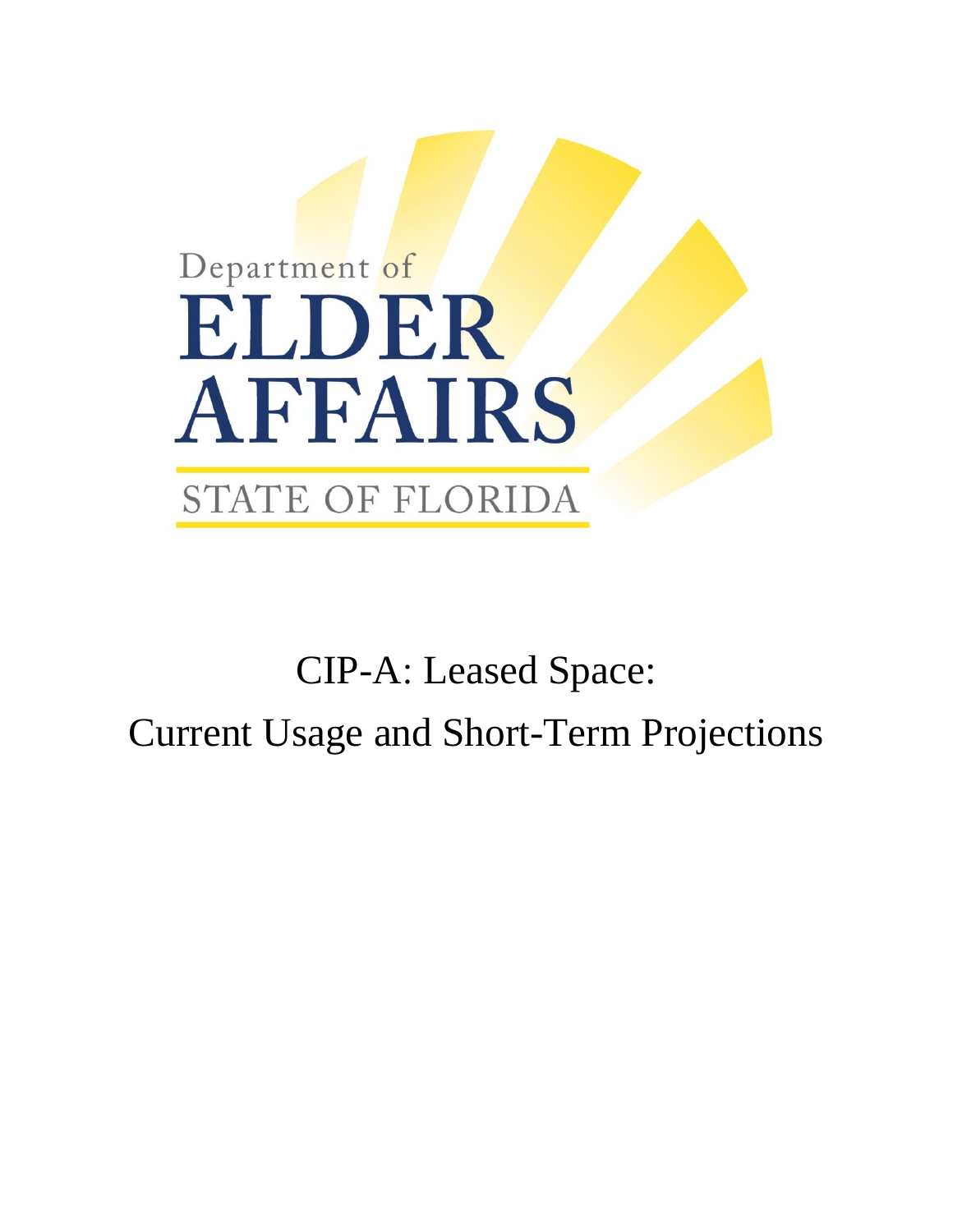| Agency:                                          | Department of Elder Affairs 65000000 2022/2027                    |        |                                                |                          |                          |                          |                          |  |  |
|--------------------------------------------------|-------------------------------------------------------------------|--------|------------------------------------------------|--------------------------|--------------------------|--------------------------|--------------------------|--|--|
| <b>Service:</b>                                  | All State Owned (DMS) and Private Leases                          |        |                                                |                          |                          |                          |                          |  |  |
|                                                  | LRPP NARRATIVE PAGES DESCRIBING SERVICE-LEVEL LEASE OPTIONS - N/A |        |                                                |                          |                          |                          |                          |  |  |
| <b>Currently Occupied Space</b><br>(square feet) |                                                                   |        | <b>Projected Leased Space</b><br>(square feet) |                          |                          |                          |                          |  |  |
| <b>STATE-</b><br><b>OWNED</b>                    | PRIVATELY-<br><b>OWNED</b>                                        | OTHER* | FY 2022-23                                     | FY 2023-24               | FY 2024-25               | FY 2025-26               | FY 2026-27               |  |  |
| 95,496                                           | 33,682                                                            |        | 95,496<br>33,682                               | 95,496<br>33,682         | 95,496<br>33,682         | 95,496<br>33,682         | 95,496<br>33,682         |  |  |
|                                                  | % of Total<br><b>Leased Space</b><br>Privately-Owned<br>26.07%    | Total: | 129,178                                        | 129,178                  | 129,178                  | 129,178                  | 129,178                  |  |  |
| <b>Annual Costs</b><br>(dollars)                 |                                                                   |        | <b>Projected Leased Space</b><br>(dollars)     |                          |                          |                          |                          |  |  |
| <b>STATE-</b><br><b>OWNED</b>                    | PRIVATELY-<br><b>OWNED</b>                                        | OTHER* | FY 2022-23                                     | FY 2023-24               | FY 2024-25               | FY 2025-26               | FY 2026-27               |  |  |
| \$1,634,055                                      | \$740,592                                                         |        | \$1,634,055<br>\$757,099                       | \$1,634,055<br>\$773,835 | \$1,634,055<br>\$793,369 | \$1,634,055<br>\$811,185 | \$1,634,055<br>\$829,659 |  |  |
|                                                  |                                                                   | Total: | \$2,391,155                                    | \$2,407,890              | \$2,427,424              | \$2,445,241              | \$2,463,714              |  |  |

*NOTE: "Other\*" means space leased from a local government or non-profit entity.*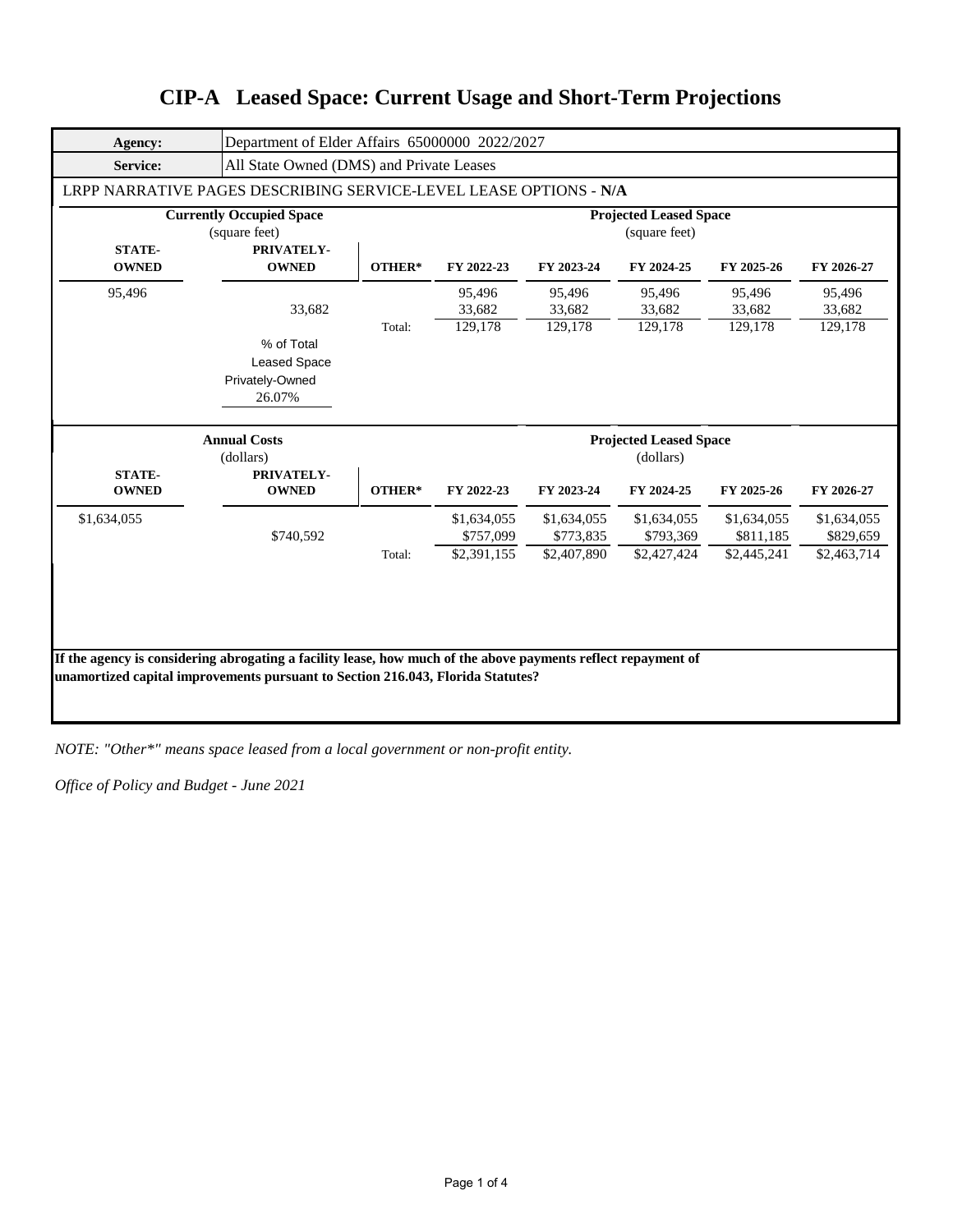|              |                     |        |               |             | <b>Projected Leased Space</b> |             |             |  |  |  |  |
|--------------|---------------------|--------|---------------|-------------|-------------------------------|-------------|-------------|--|--|--|--|
|              | (square feet)       |        | (square feet) |             |                               |             |             |  |  |  |  |
| STATE-       | PRIVATELY-          |        |               |             |                               |             |             |  |  |  |  |
| <b>OWNED</b> | <b>OWNED</b>        | OTHER* | FY 2022-23    | FY 2023-24  | FY 2024-25                    | FY 2025-26  | FY 2026-27  |  |  |  |  |
| 26,264       |                     |        | 26,264        | 26,264      | 26,264                        | 26,264      | 26,264      |  |  |  |  |
|              | 28,368              |        | 28,368        | 28,368      | 28,368                        | 28,368      | 28,368      |  |  |  |  |
|              |                     | Total: | 54,632        | 54,632      | 54,632                        | 54,632      | 54,632      |  |  |  |  |
|              | % of Total          |        |               |             |                               |             |             |  |  |  |  |
|              | <b>Leased Space</b> |        |               |             |                               |             |             |  |  |  |  |
|              | Privately-Owned     |        |               |             |                               |             |             |  |  |  |  |
|              | 51.93%              |        |               |             |                               |             |             |  |  |  |  |
|              | <b>Annual Costs</b> |        |               |             | <b>Projected Leased Space</b> |             |             |  |  |  |  |
|              | (dollars)           |        | (dollars)     |             |                               |             |             |  |  |  |  |
| STATE-       | PRIVATELY-          |        |               |             |                               |             |             |  |  |  |  |
| <b>OWNED</b> | <b>OWNED</b>        | OTHER* | FY 2022-23    | FY 2023-24  | FY 2024-25                    | FY 2025-26  | FY 2026-27  |  |  |  |  |
| \$451,216    |                     |        | \$451,216     | \$451,216   | \$451,216                     | \$451,216   | \$451,216   |  |  |  |  |
|              | \$623,119           |        | \$637,079     | \$651,237   | \$667,490                     | \$682,545   | \$698,146   |  |  |  |  |
|              |                     | Total: | \$1,088,295   | \$1,102,452 | \$1,118,705                   | \$1,133,761 | \$1,149,361 |  |  |  |  |
|              |                     |        |               |             |                               |             |             |  |  |  |  |
|              |                     |        |               |             |                               |             |             |  |  |  |  |
|              |                     |        |               |             |                               |             |             |  |  |  |  |
|              |                     |        |               |             |                               |             |             |  |  |  |  |

*NOTE: "Other\*" means space leased from a local government or non-profit entity.*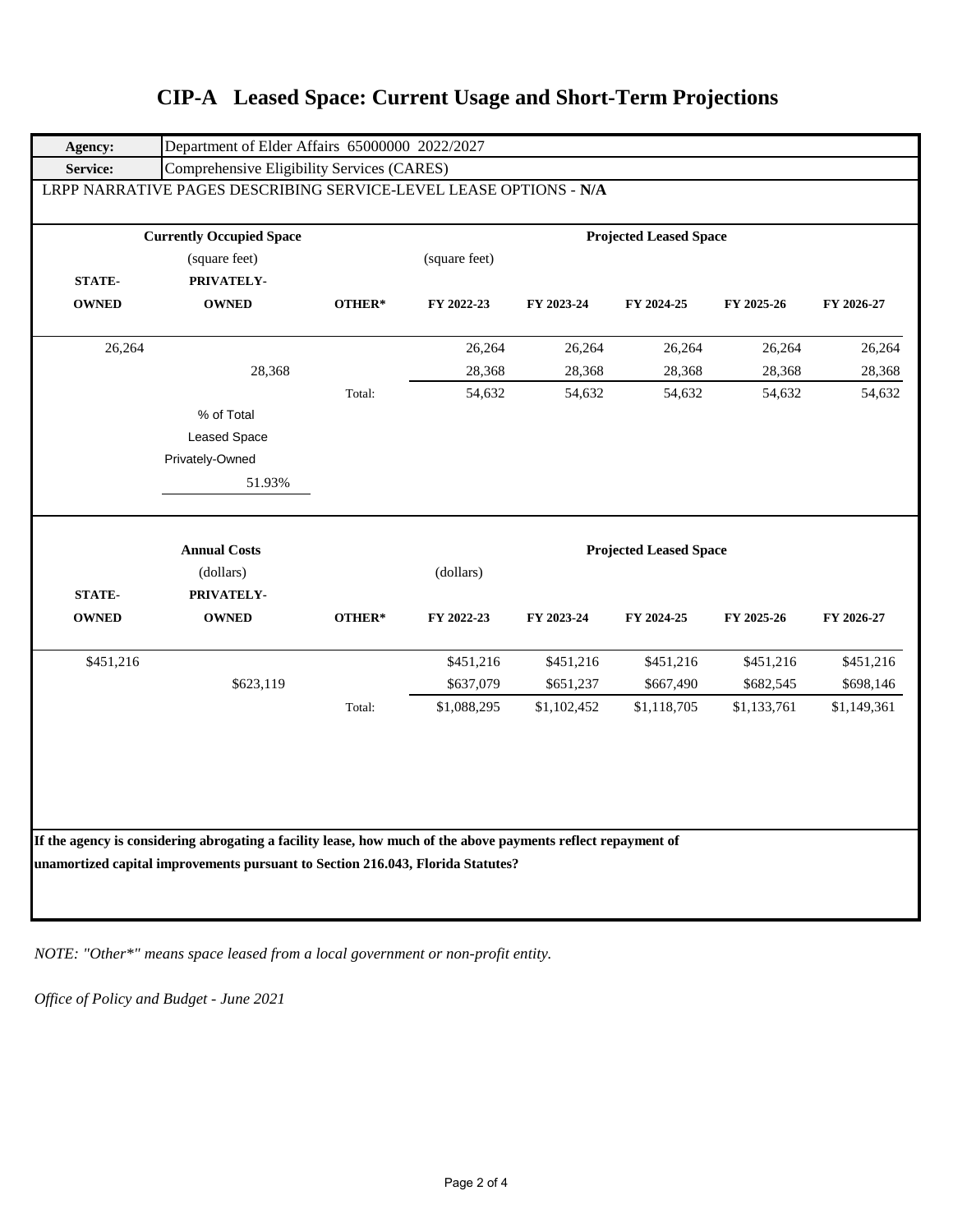| Agency:                       | Department of Elder Affairs 65000000 2022/2027                                                                                                                                                   |        |               |             |                               |             |             |
|-------------------------------|--------------------------------------------------------------------------------------------------------------------------------------------------------------------------------------------------|--------|---------------|-------------|-------------------------------|-------------|-------------|
| <b>Service:</b>               | <b>Executive Direction and Support Services - Headquarters</b>                                                                                                                                   |        |               |             |                               |             |             |
|                               | LRPP NARRATIVE PAGES DESCRIBING SERVICE-LEVEL LEASE OPTIONS - N/A                                                                                                                                |        |               |             |                               |             |             |
|                               | <b>Currently Occupied Space</b>                                                                                                                                                                  |        |               |             | <b>Projected Leased Space</b> |             |             |
|                               | (square feet)                                                                                                                                                                                    |        | (square feet) |             |                               |             |             |
| <b>STATE-</b><br><b>OWNED</b> | PRIVATELY-<br><b>OWNED</b>                                                                                                                                                                       | OTHER* | FY 2022-23    | FY 2023-24  | FY 2024-25                    | FY 2025-26  | FY 2026-27  |
|                               |                                                                                                                                                                                                  |        |               |             |                               |             |             |
| 63,834                        |                                                                                                                                                                                                  |        | 63,834        | 63,834      | 63,834                        | 63,834      | 63,834      |
|                               | $\mathbf{0}$                                                                                                                                                                                     | Total: | 63,834        | 63,834      | 63,834                        | 63,834      | 63,834      |
|                               | % of Total<br><b>Leased Space</b><br>Privately-Owned<br>$0.00\%$                                                                                                                                 |        |               |             |                               |             |             |
|                               | <b>Annual Costs</b>                                                                                                                                                                              |        |               |             | <b>Projected Leased Space</b> |             |             |
|                               | (dollars)                                                                                                                                                                                        |        | (dollars)     |             |                               |             |             |
| <b>STATE-</b><br><b>OWNED</b> | PRIVATELY-<br><b>OWNED</b>                                                                                                                                                                       | OTHER* | FY 2022-23    | FY 2023-24  | FY 2024-25                    | FY 2025-26  | FY 2026-27  |
| \$1,090,102                   | \$0                                                                                                                                                                                              |        | \$1,090,102   | \$1,090,102 | \$1,090,102                   | \$1,090,102 | \$1,090,102 |
|                               |                                                                                                                                                                                                  | Total: | \$1,090,102   | \$1,090,102 | \$1,090,102                   | \$1,090,102 | \$1,090,102 |
|                               | If the agency is considering abrogating a facility lease, how much of the above payments reflect repayment of<br>unamortized capital improvements pursuant to Section 216.043, Florida Statutes? |        |               |             |                               |             |             |

*NOTE: "Other\*" means space leased from a local government or non-profit entity.*